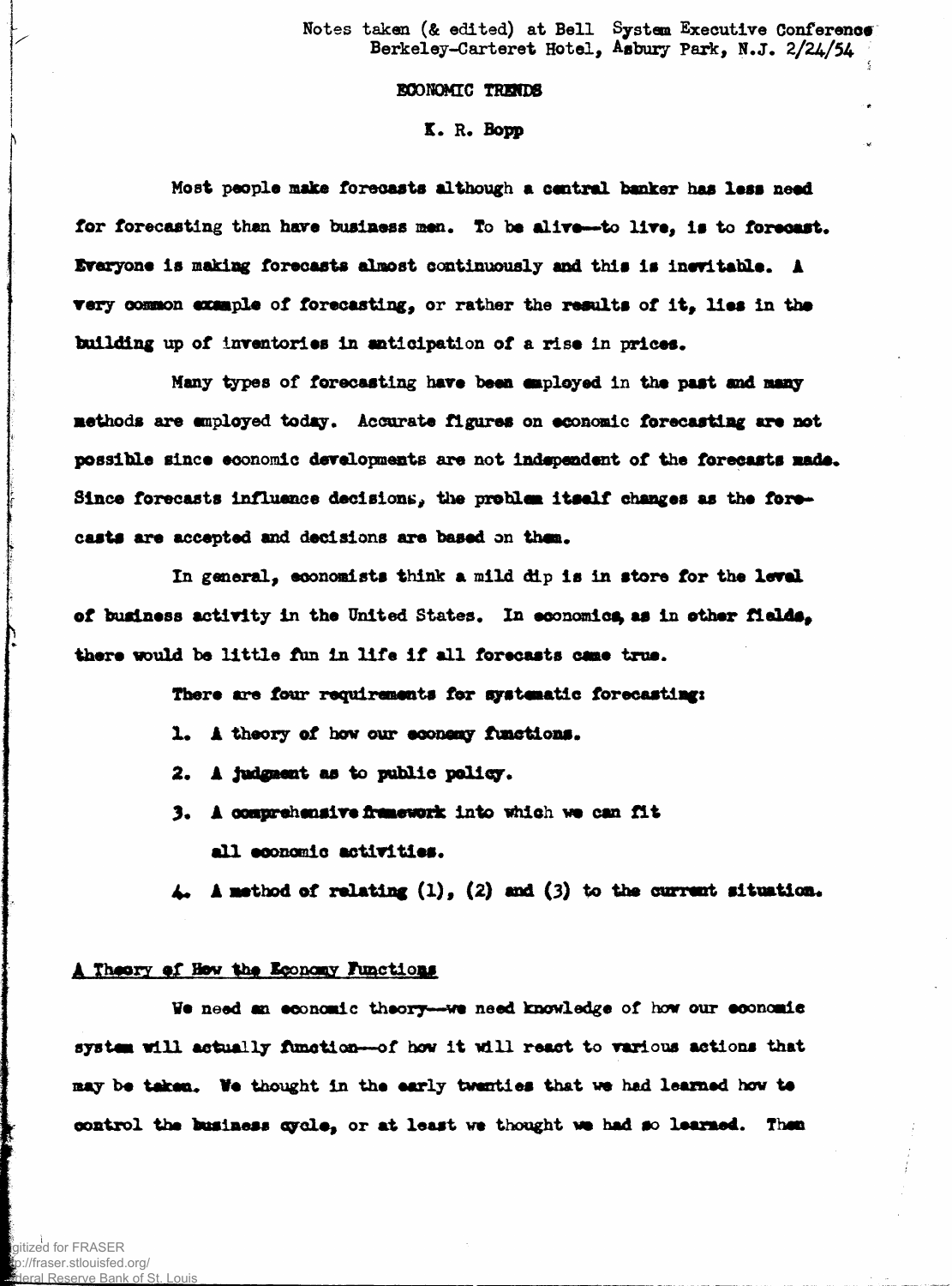came twenty-nine to thirty-two and we had to rethink our way out of that period.

It was thought then and is now that the way to get out of a depression is to put more money in the hands of the people so they can spend it. Then when we have booms we take a portion of this money back in order to control them.

Since World War II the government has not been repaying the public debt as rapidly as private debt went up. Government spending is therefore not everything as private borrowing has actually been putting more money in the hands of the people to spend than the government has been taking away from them to repay the Federal debt.

We cannot hope to design out all ups and downs of the economy but gevernment controls can help materially. They can help in making money easy or hard to obtain.

The actions taken by the Federal Reserve Bank do have a major effect on the economy and for this reason it is well to have fairly definite ideas of how the Federal Reserve System works.

### A Judgment as to Public Policy

It did not take the Employment Act of 1946 to demonstrate that the activities of the federal government and of the monetary authorities have significant influence on the direction and level of economic activity. It is necessary, therefore, to have some judgment as to what the suthorities in responsible jobs will do in order to make forecasts for the future.

## A Comprehensive Framework into Which We dan Pit All Economic Activities

The most common framework used by economists at the present time is the se-called Thross Hational Product (G.N.P.) appreach. The composition of the Gress National Product (G.N.P.) is given in the Historical Supplement to Enconomic Indicators on pages 4 and 5. The major categories are personal

 $-2-$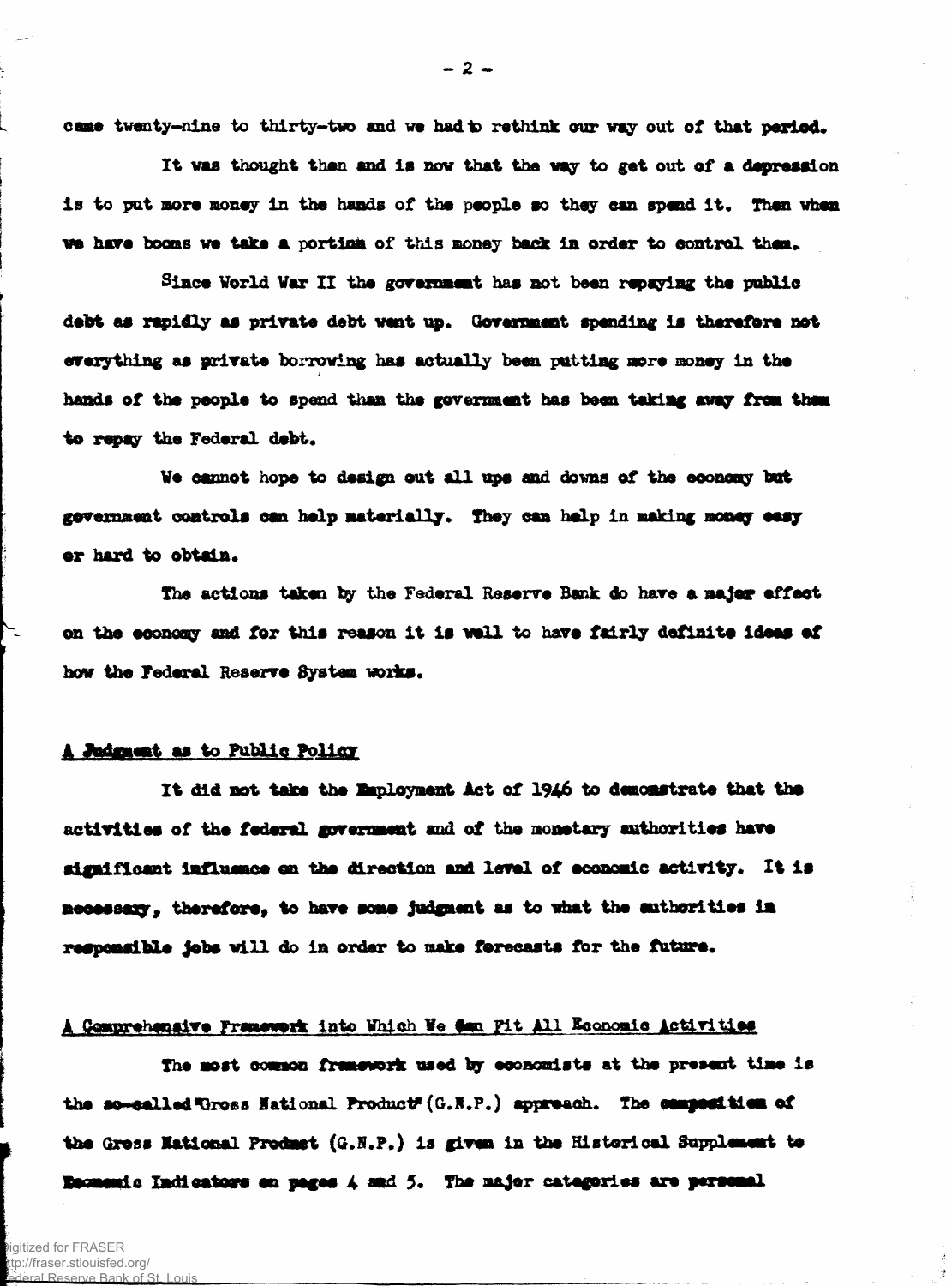consumption expenditures, gross private domestic investment, net foreign investment, and government purchases of goods and services, both federal and state.

In 1952 G.N.P. was 358 billion dollars and 367 billion dollars in 1953. The latter is the highest figure reached to date. Government expenditures included therein do not reflect transfer payments. It should be noted that state and local expenditures **hare** bean increasing orer a period of years at a rate of about two billion per year. There is no reason to believe that this increase will not continue at about the same rate. The most erratic single item is changes in inventories, which is included in the item "gross private domestic investment\*.

Most federal revenue comes from personal graduated Income taxes sad taxes on corporations. These can drop rapidly with decreases in the "Gross National Product". It is possible, in view of present economic conditions, that the cash deficit in the Federal budget for 1954 may reach two billion rather than the figure of 100 million recently forecast.

# A Method of Relating (1). (2) and (3) to the Current Situation.

Many methods of forecasting have been used in the past. One of the most common of these consisted of plotting curves of past performance and extrapolating such curves to produce forecasts for the future. An example of the errors that may be expected by this method lies in past forecasts of population growth in the United States. In 1893 a curve was plotted most carefully of the actual population growth from 1700 to 1890. Extrapolation of this curve indicated that the population would be 41 billion in 2900.

From 1930-1940 great effort was concentrated on forecasts of population growth using the same basic methods. In 1937 it was estimated that the population by 1952 would reach 146. Smillion. The process was repeated in 1947 regulting in an estimate for 1952 of  $149.3$  millian. The actual figure in 1952 was 197 million.

**- 3 -**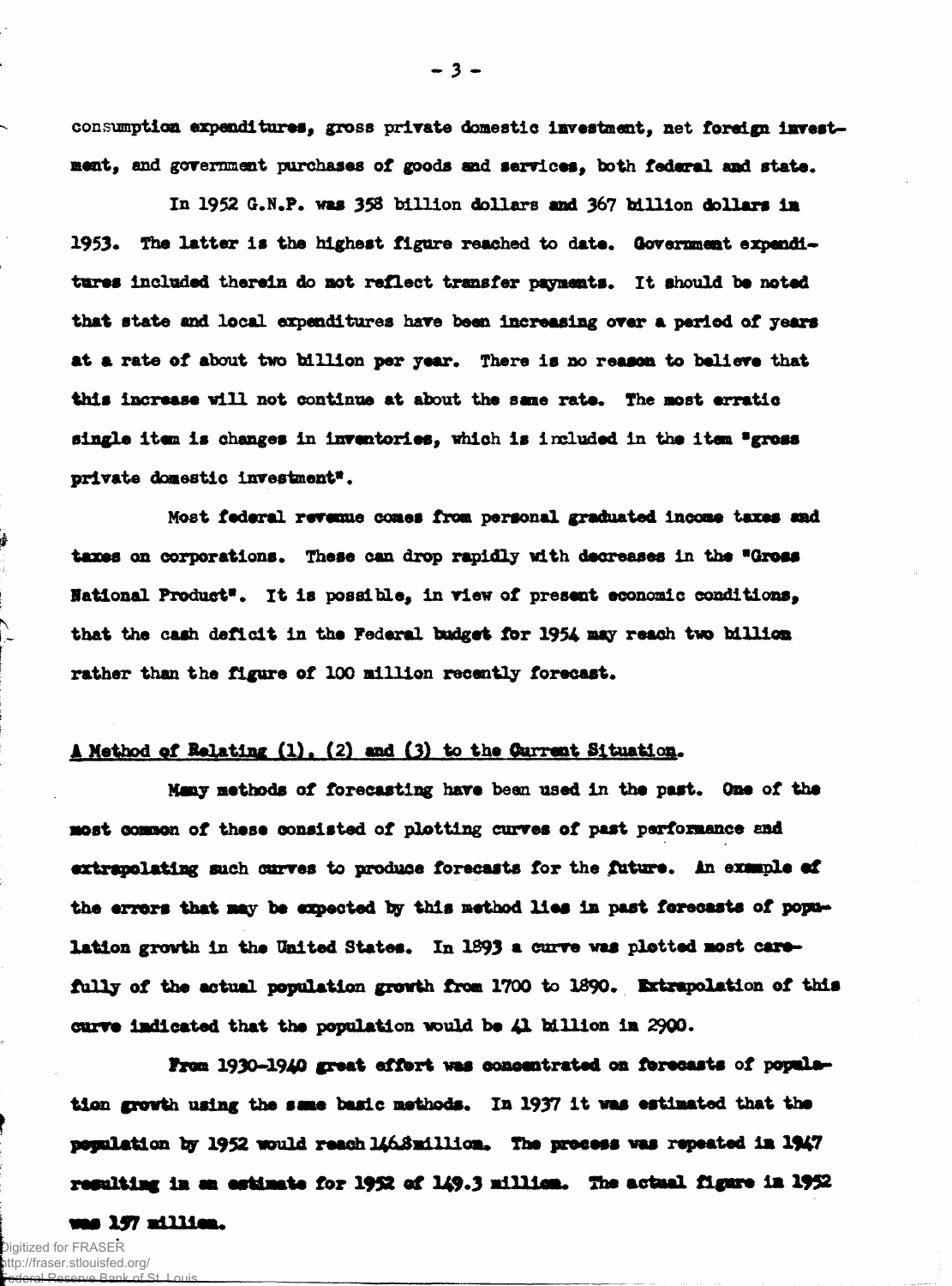The Harvard economic service used a method of forecasting known as the A, B, & C curves. The A curve was indicated to change six months before the B curve and the B curve four months ahead of C. Since the war, the continued prosperity has proven this method to be completely unreliable.

Other methods employed in the past were the "Consumption Function Method"; the method of current behavior; the method securing opinions from the well informed; the method of recording expressed intentions; etc. None of these methods has been proven of any considerable value in the light of actual happenings at a later date.

Summing up, it can be fairly stated that there is no technique which will enable a person to arrive at results better than the assumptions on which they are based. It is necessary to use assumptions in any method and, with reference to the element of judgment necessarily involved, no one has done an awfully good job.

In any long range forecast of future economic conditions, the burden of proof is on the person who states the industrial revolution (progress in past 50 years) will not continue. It appears reasonable to look forward to further marked improvements in our standards of living: e.g., our grandchildren may well have a standard of living twice that we now enjoy.

In response to a question, Mr. Bopp ventured an opinion to the effect that the "Gross National Product" may go as low as 350 billion in some quarter of 1954. In that event unemployment expenditures by government will go up, as will other government spending. Corporate and personal income taxes will probably go down. An increase in the personal examption on personal income tax from 600 to 700 dollars would result in a reduction of personal income tax take of one billion dollars.

By the fall of 1954, the economy will probably be again rising.

Digitized for FRASE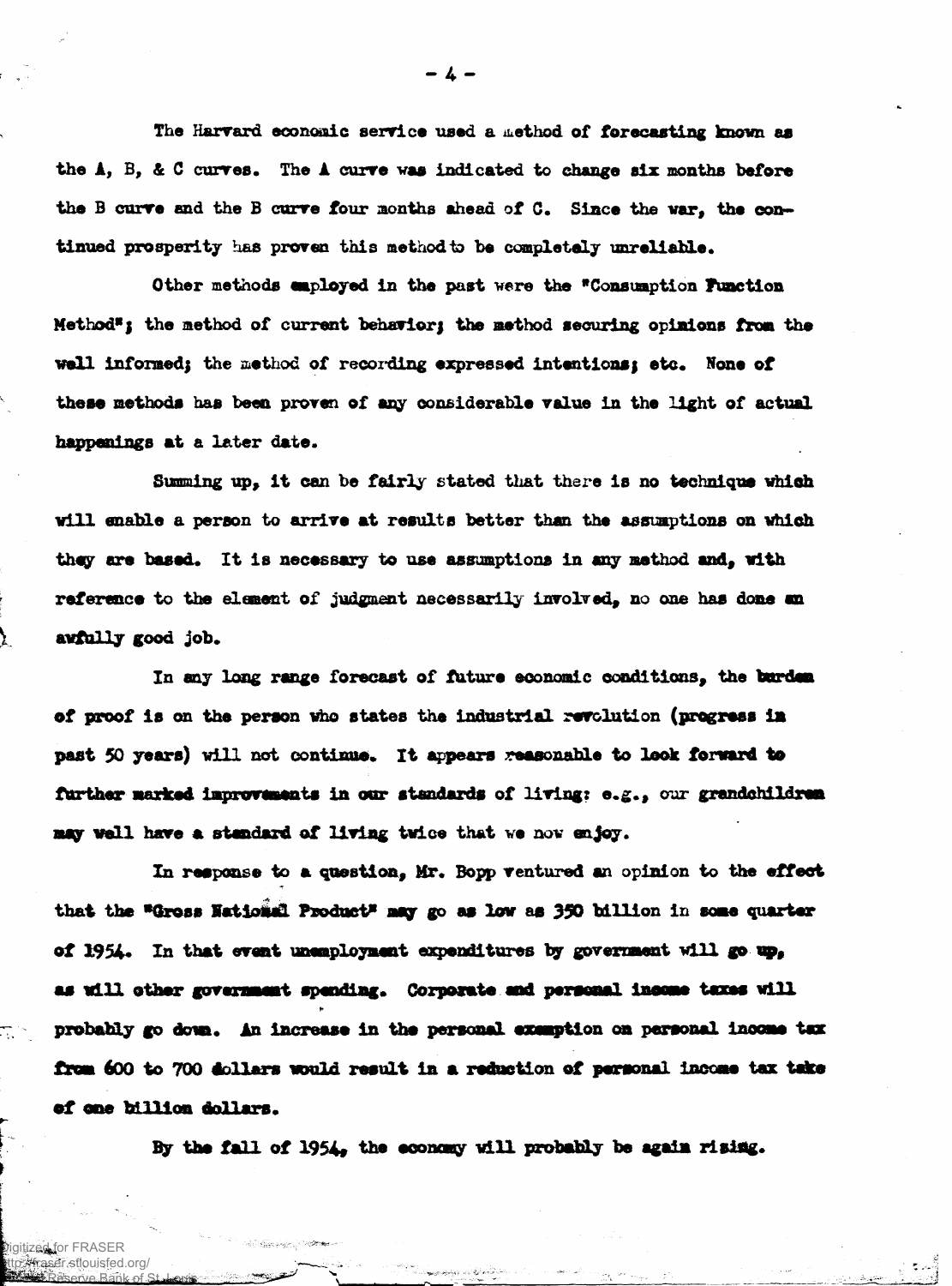# **ECONOMIC TRENDS**

 $\mathbf{v}_1$ 

**b y**

**KAHL R. BOFP**

**Vice President Federal Reserve Bank of Philadelphia**

**before the**

**BELL SYSTEM EXECUTIVE CONFERENCE**

**Berkeley-Carteret Hotel, Asbury Park, N.J.**

Wednesday, February 24, 1954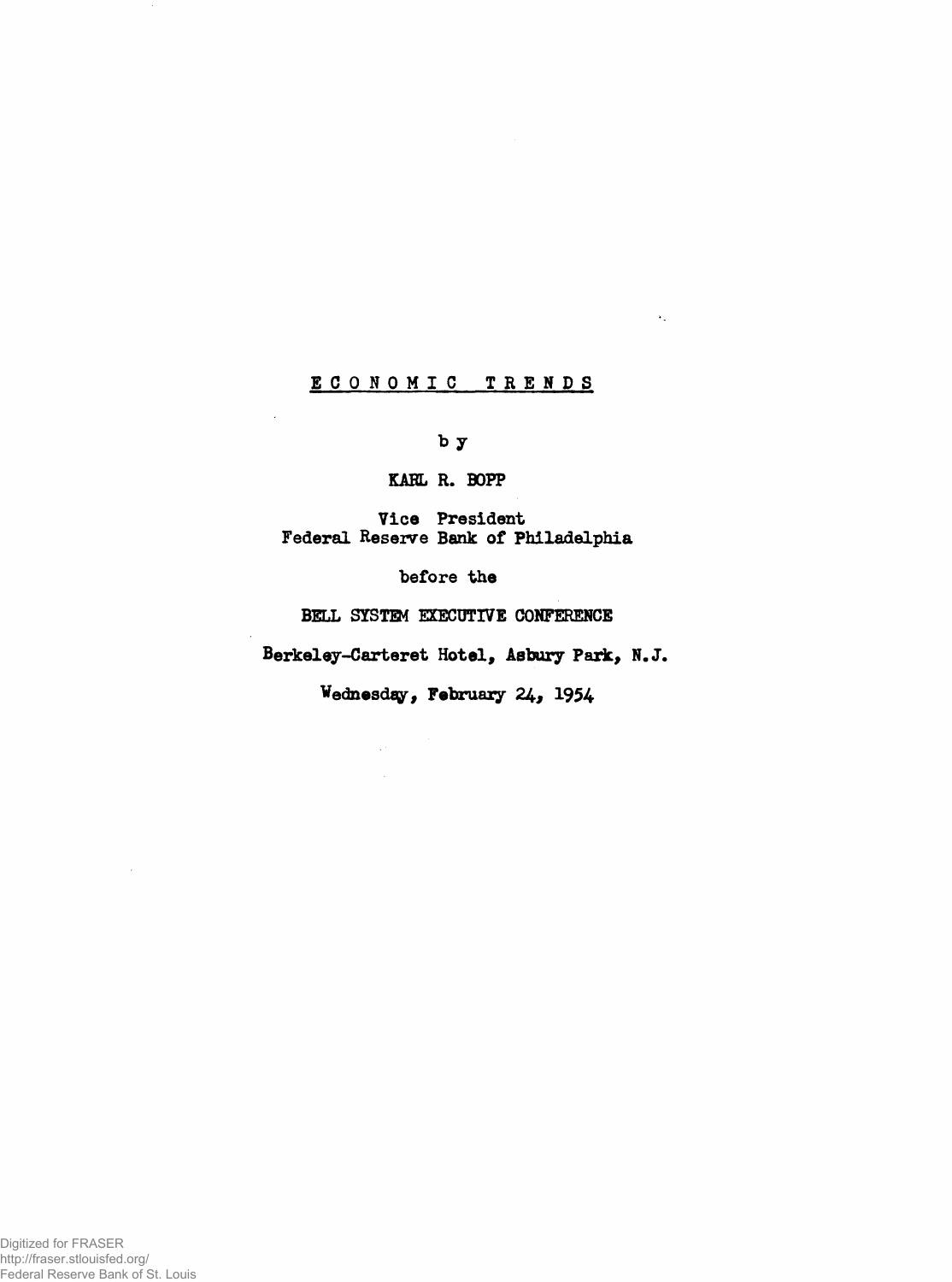#### **Economic Forecasting**

**More an art then a science and we have no great artists I**

## **INTRODUCTION**

- **A. Function: to promote thought and provide basis for discussion rather than make precise prediction for 1954**
- **B. Why I am a central banker**
	- **1. Inherently an observer and analyst**
	- **2. Less need to predict than others**
	- **3. Conviction I owe society something for being part of it**
- **I. THE INEVITABILITY OF FORECASTING**
	- **£ To live is to forecast**
	- **A. Implicit in every action taken**
		- **1. Crossing the street**
		- **2. Stocking up on inventory**
			- **(a) To avoid shortage**
			- **(b) To beat a price rise**
		- **3\* building a plant**
	- **B. Advantages of explicit, systematic forecasting, particularly knowing our assumptions**

## **II. ASPECTS OF ECONOMIC FORECASTING**

- **A. Even the strongest demand for an accurate forecast does not mean that it vill - or can - be supplied**
- **B. Forecasting in the physical sciences and in human affairs**
	- **1. In the physical sciences, the results often are independent of the forecaster**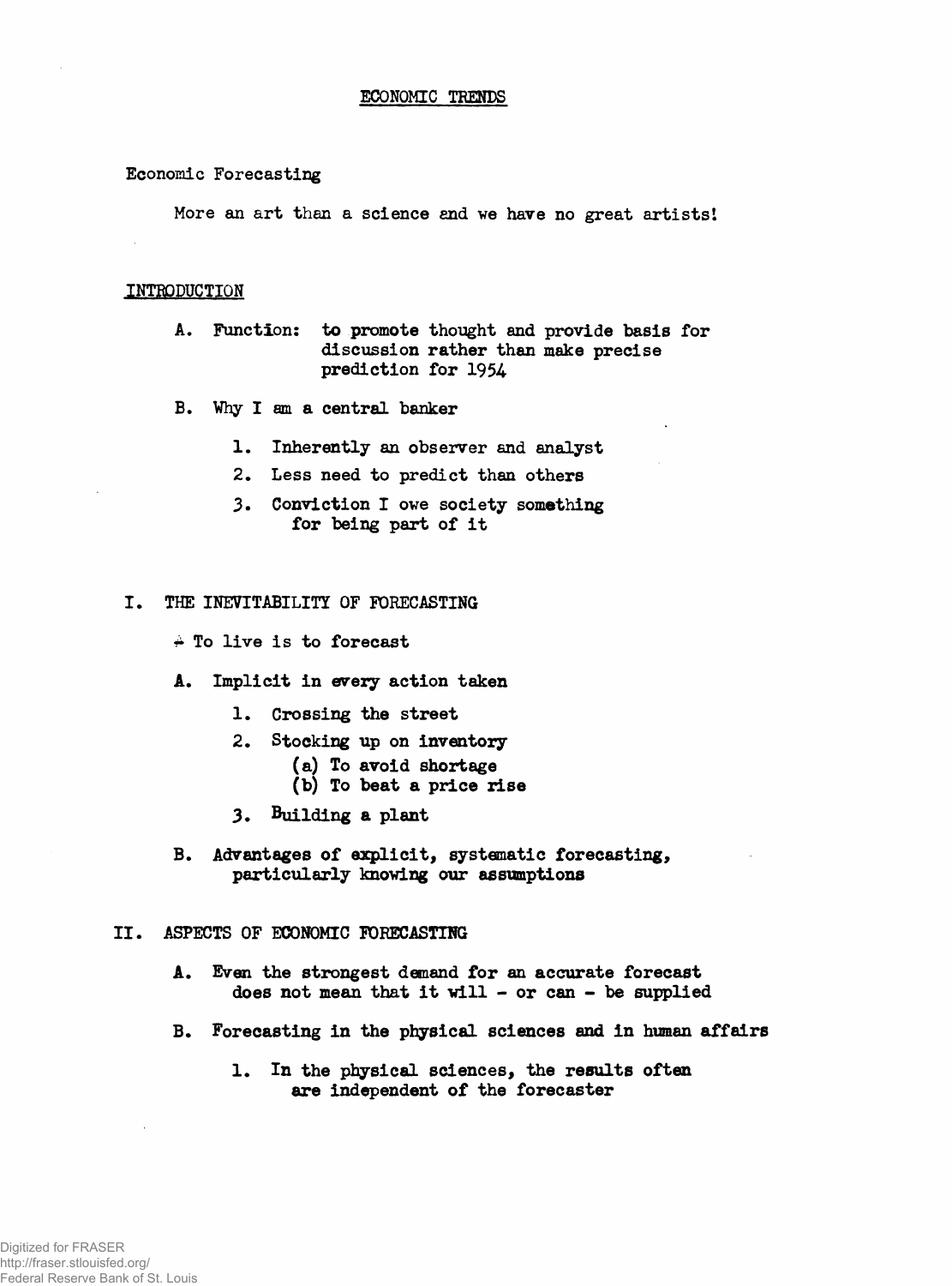- **II. B. 2. In human affairs, they may not be**
	- **(a) Hypothetical illustration:**

**Suppose a forecaster had a perfect record but nobody believed him**

Then everybody discovers his wizardry (Walter Winchell and bases their action on his forecast broadcast) and bases their action on his forecast

**He predicts "next summer will be a good time to build because costs will be low"**

- **(b) Single forecaster and agreement among many**
- **(c) Uniformity of forecasts for 1954 and possible implications**
	- **(1) The saucer vs. the slide school**
	- **(2) Lunatic fringe: Colin Clark**
- **C. The role of uncertainty in life**

#### **III. REQUIREMENTS FOR ECONOMIC FORECASTING**

- **A. A theory of the economic process**
	- **1. The new era theory of the 1920\* s and monetary policy**
	- **2. The mature economy theory of the 1930\* s and fiscal policy**
	- **3. Theory and practice**
- **B. A judgment as to public policy**
- **C . A framework**
	- **An internally consistent whole into which all the parts fit with none left over, none left out, and none counted more than once**

**The theory of G.N.P.**

- **This doesn't solve anything. It is a method not a result for the future**
- **D. A method of relating A, B, and C to the current (or recent pastl) situation**
	- **1. The method of past relationships**
		- **(a) In general the method of the physical sciences**
		- **(b) Population forecasts**
			- **(1) N.S. Pritchett Washington Univ. mathematician and astronomer Method - 3° parabola to census data 1790-1890 excellent fit Forecast - by 2900 U.S. population would**  $= 41$  **billion**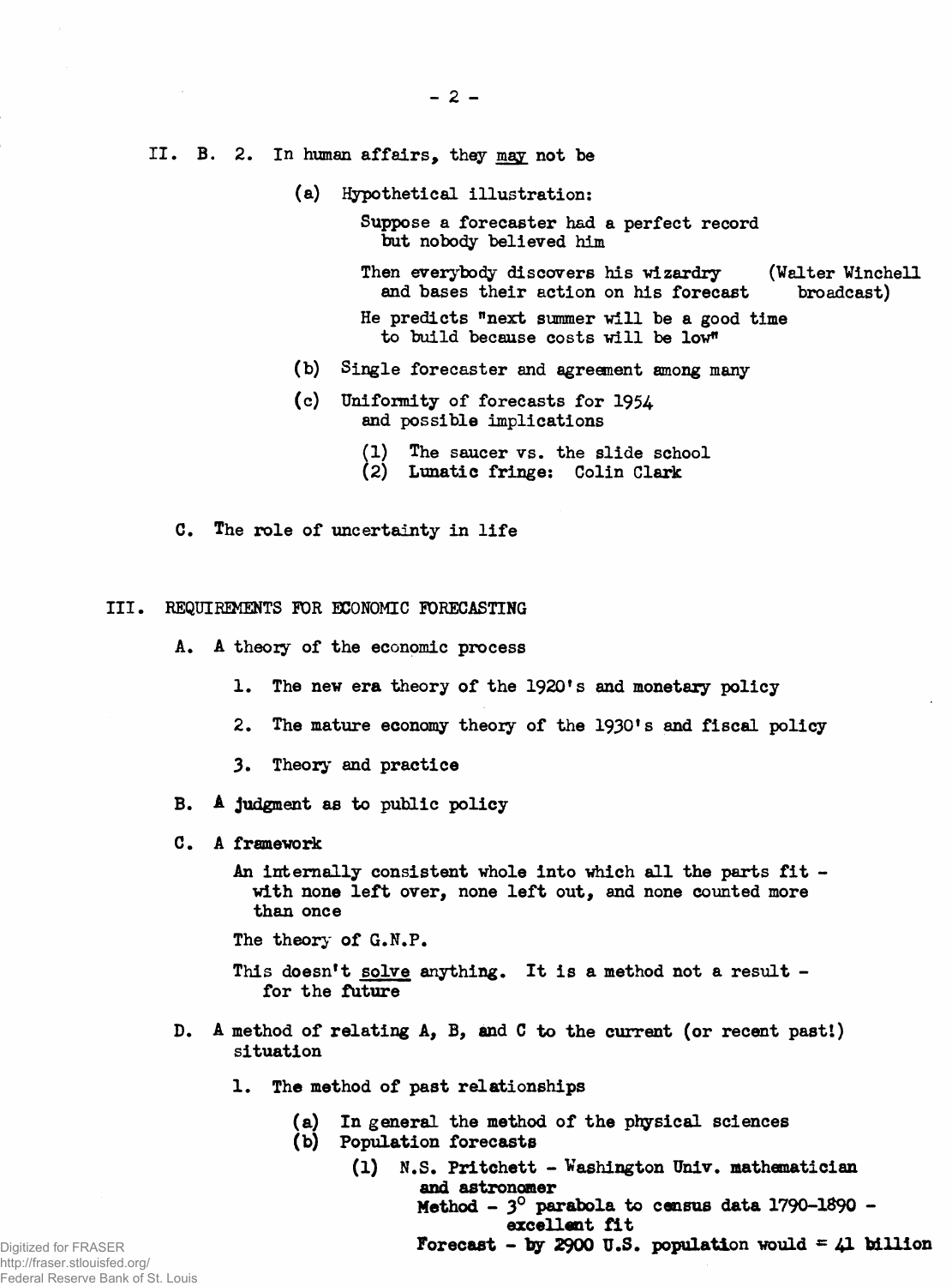**III. D. 1 (b) (1)(continued) 3 errors**

- **1. Population growth can be expressed in mathematical formula**
- **2. Population function of time only**
- 3. That shape of formula revealed by **experience 1790-1890**
- **(2) Population projections of 1930\* s and 1940\* s**

|      | Woytinsky's judgment: "Their projections     |       |                                       |
|------|----------------------------------------------|-------|---------------------------------------|
|      | deserve a place of honor in the history of   |       |                                       |
|      | statistical methodology as specimens of      |       |                                       |
|      | unsurpassed skill and patience. Their only   |       |                                       |
|      | weak point is that they proved to be false." |       | ed to be false."<br>Current 1930 1228 |
|      |                                              |       |                                       |
|      | <b>Highest estimates for 1952</b>            |       | $1940$ $1317$                         |
|      | 1937 projection                              | 146.8 | $1950$ $150.7$                        |
| 1943 | Ħ                                            | 147.3 |                                       |
| 1947 | Ħ                                            | 149.3 |                                       |
|      | Actual July 1, 1952                          |       |                                       |
|      | Bureau of Census                             | 157.0 |                                       |
|      |                                              |       |                                       |

**1947 projection gave "probable" of 160.6 in 1975 - Reached in September 1953**

**Extrapolated decline in natality in -19201<sup>a</sup> 1930fsets permanent**

**(0) The Harvard Economic Service - Bullock-Persons started with 50 series to get consistency of cycle behavior**

**The A, B and C curves**

- **A. Speculation preceded B by 4-10 months New York bank clearings Shares traded Industrial stock prices**
- **B. Business preceded C by 2-8 months Outside H.Y. bank clearings Bsadstreet's index commodity prices**
- **G. Banking Rate on 4-6 month paper Rate on 60-90 day paper**
- **(d) N.B.E.R. Statistical Indicators 801 series**
- (e) **Regression** analyses
	- **e.g. Consumption function dangers of extrapolation**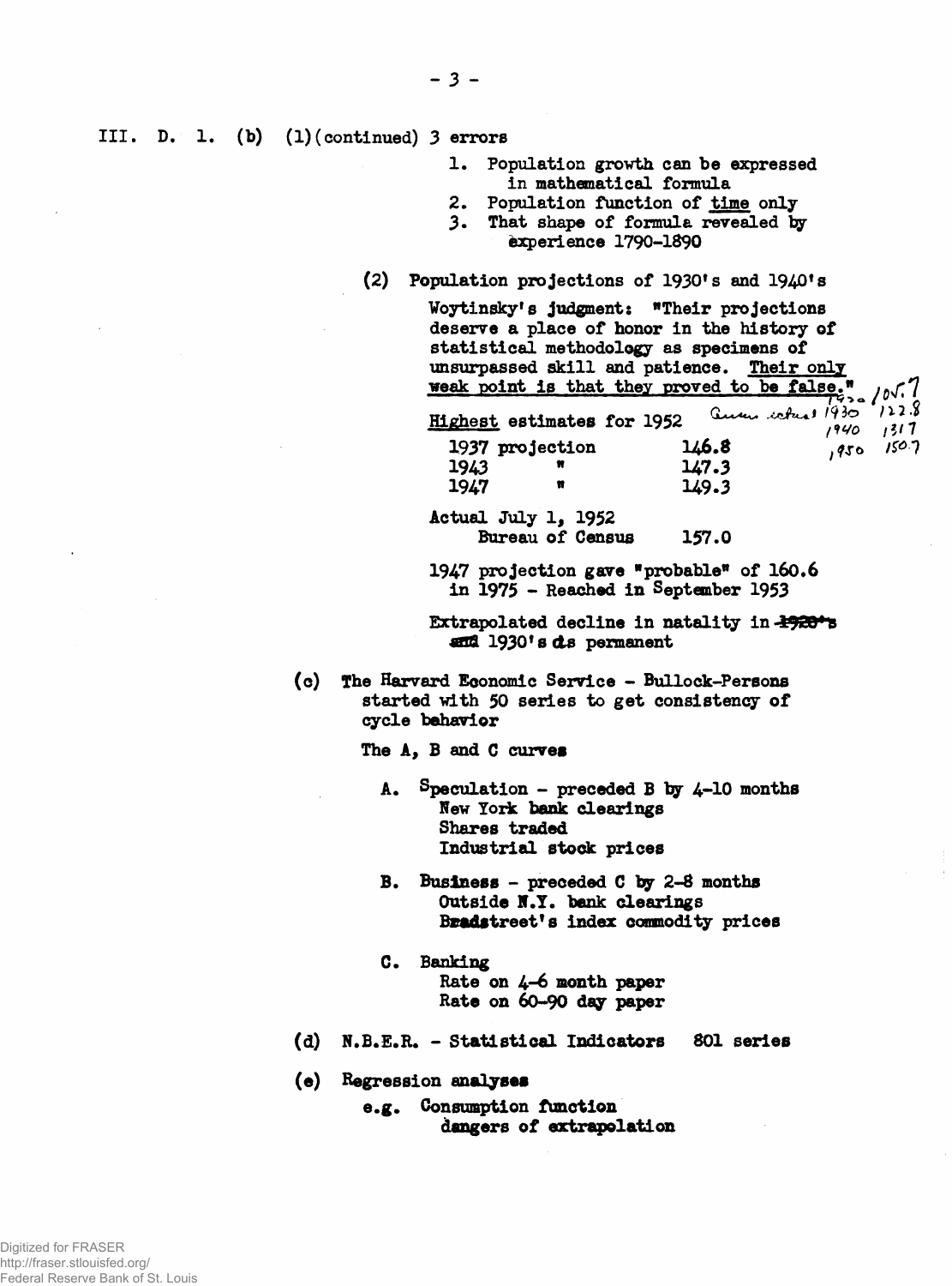- **III. D. 2. The method of current behavior**
	- **(a) That it will continue unchanged**
	- **(b) That recent trend will continue**
	- **(c) But the only "constant" in life is change**
	- **The method of securing expressions of current opinion - of informed observers 3.**
		- **e.g. builders, car dealers, purchasing agents**
	- 4. **The method of expressions of current intentions**

**e.g. capital expenditures surveys, survey of consumer finances**

**E. Assumptions - implicity or explicit**

**No rabbits in the hat You cannot get more out of your projection than the assumptions you put into it**

**1. As a** *whole*

**2. In detail**

**F. The element of "judgment"**

#### **IV. THE NATIONAL PRODUCT ACCOUNTS**

- **A. A few technicalities**
	- **1. Hybrid classifications**
		- **(a) On basis of purchaser**
			- **(1) Government vs. private**
			- **(2) Domestic vs. foreign**
			- **(b) On basis of object**

**Consumption vs. investment**

- **B. A preliminary look at the government sector**
	- **1. Federal fiscal operations**
		- **(a) Expenditures for goods and services transfer payments**
		- **(b) Budget operations vs. consolidated cash operations Trust accounts** Interest accumulation
		- **(c) The budget** message
	- **2. State and local expenditures**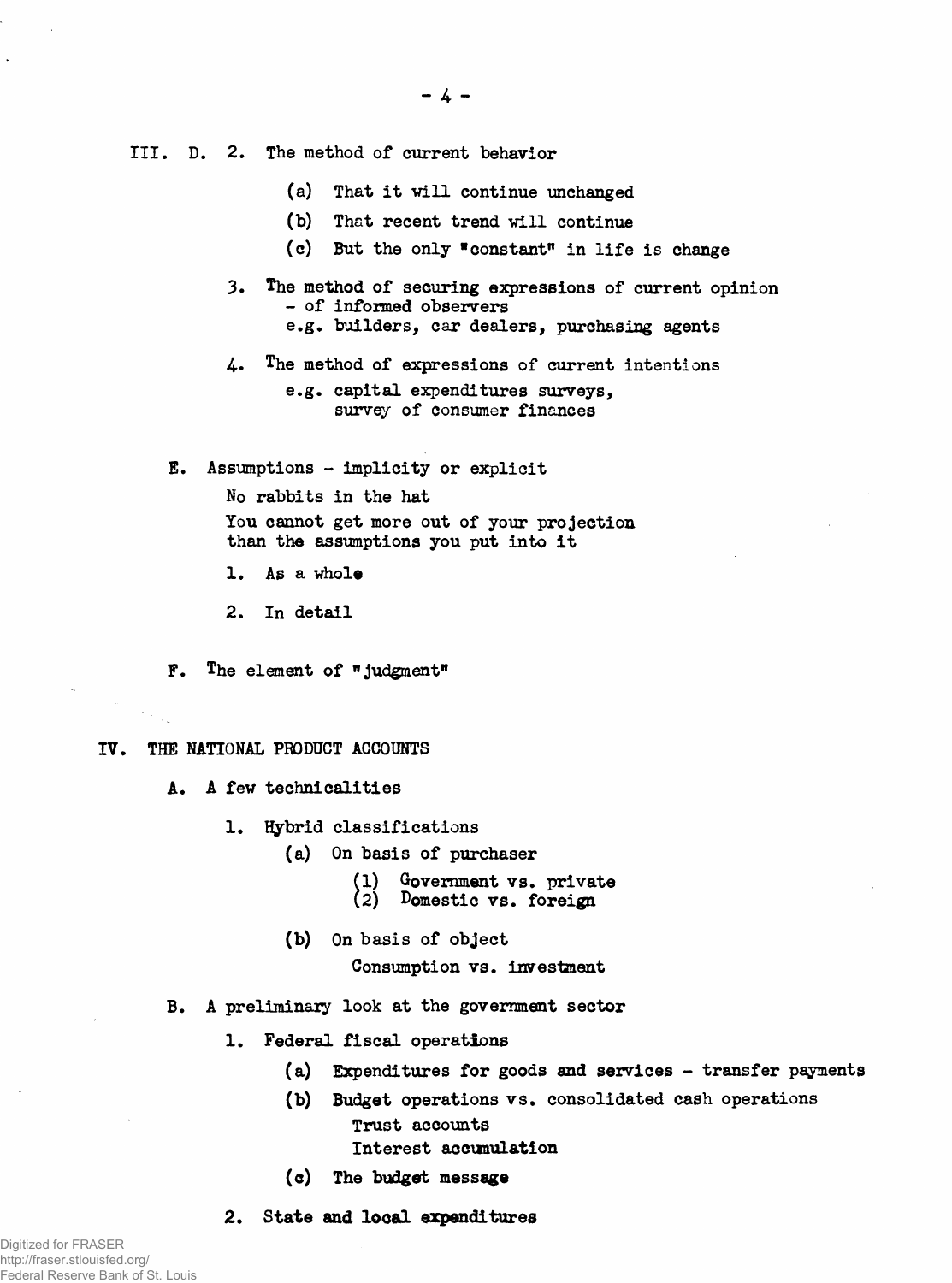**IV. C. Private - domestic investment Gross vs. net, depreciation**

- 
- **1. Plant and equipment**
- **2. Residential construction**
- **3. Inventories**
- **D. Net private foreign investment**
- **E. Consumption**
	- **1. Durables**
	- **2. Non-durables**
	- **3. Services**
- **F. Second look at the Federal government sector**
	- **1. Implicit forecasts underlying the Federal budget**
	- 2. Compensatory fiscal policy
		- **(a) Theory**
		- **(b) Practice**
		- (c) Built-in flexibility
- **G. Monetary** policy

### **CONCLUSION:**

**Notion that economy has more "inherent" stability is romantic. Business cycles not a thing of the past - deferrable to accelerated purchases**

- A. Will not be severe fiscal and monetary management
- **B. Some intermediate term guesses Chase Bulletin**
- **C. Some very long-run predictions economic possibilities of our grandchildren**

**Nature of the industrial revolution Free minds Incentives Burden of proof on those who say development of last two centuries is to end**

**D. Implications for A.T. & T.**

**Need for communication services will expand Real problems: Technology** Geographic